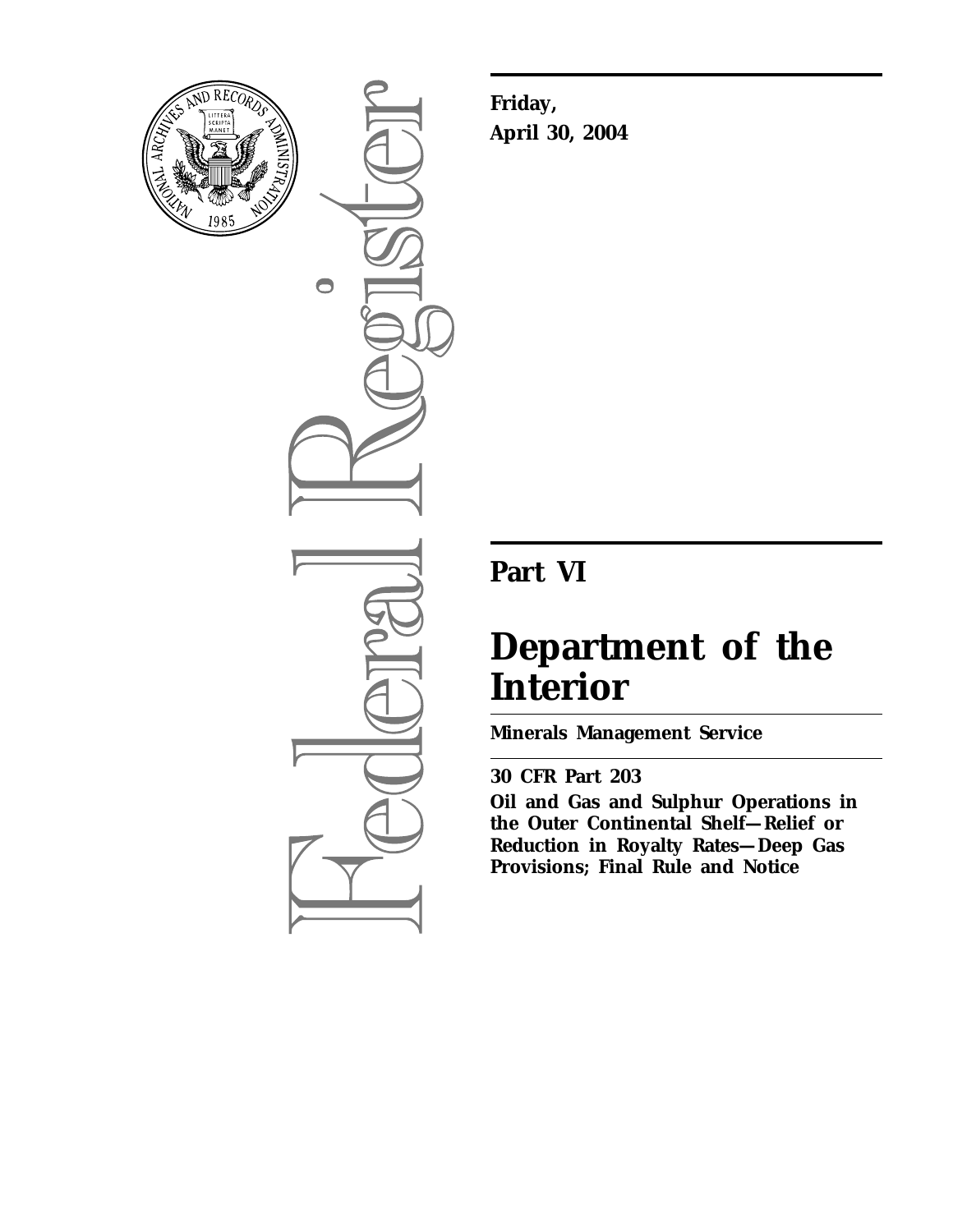## **DEPARTMENT OF THE INTERIOR**

## **Minerals Management Service**

## **30 CFR Part 203**

#### **RIN 1010–AD01**

## **Oil and Gas and Sulphur Operations in the Outer Continental Shelf—Relief or Reduction in Royalty Rates—Deep Gas Provisions**

**AGENCY:** Minerals Management Service (MMS), Interior.

**ACTION:** Final rule—technical amendments.

**SUMMARY:** The effective date of the final rule originally published January 26, 2004 (69 FR 3492) entitled ''Oil and Gas and Sulphur Operations in the Outer Continental Shelf—Relief or Reduction in Royalty Rates—Deep Gas Provisions'' (''January final rule''), with an effective date of March 1, 2004, is changed to May 3, 2004, to ensure compliance with the 60-day review period for final rules required by applicable statute. The January final rule will become effective May 3, 2004. This final rule also promulgates related amendments to dates prescribed in the January final rule as originally published that follow from the change in the effective date. **DATES:** The effective date of the rule published on January 26, 2004 (69 FR 3492) is changed from March 1 to May 3, 2004. The changes published in this rule are effective on April 30, 2004.

**FOR FURTHER INFORMATION CONTACT:** Marshall Rose, Chief, Economics Division, Minerals Management Service, at (703) 787–1536. E-mail: *Marshall.Rose@mms.gov.* Address: Minerals Management Service, MS 4050, 381 Elden Street, Herndon, Virginia 20170.

**SUPPLEMENTARY INFORMATION:** The January final rule provided for (1) temporary incentives in the form of royalty suspension volumes for producing gas from certain deep wells (at least 15,000 feet true vertical depth below the datum at mean sea level (TVD SS)); (2) a royalty suspension supplement for drilling certain unsuccessful deep wells; and (3) price thresholds that may result in discontinuation of the royalty relief. The effective date of the January final rule as originally published was March 1, 2004.

However, 5 U.S.C. 801(a)(1)(A) provides that before a rule can take effect, the Federal agency promulgating the rule must submit to each House of the Congress and to the Comptroller General a report containing a copy of the rule, a concise general statement

relating to the rule, including whether it is a major rule, and the proposed effective date of the rule. Section 801(a)(3) then provides:

(3) A major rule relating to a report submitted under paragraph (1) shall take effect on the latest of—

(A) The later of the date occurring 60 days after the date on which—

(i) The Congress receives the report submitted under paragraph (1); or (ii) The rule is published in the **Federal Register**, if so published.

The January final rule is a major rule under 5 U.S.C. 804(2) because it has an annual effect on the economy of \$100 million or more. In the case of the January final rule, the Congress did not receive the rule until March 4, 2004. Therefore, the January final rule cannot become effective before May 3, 2004. As a consequence, gas produced from qualifying wells between March 1 and May 2, 2004, that would have been subject to a royalty suspension volume under the January final rule as published will not be subject to the royalty suspension provisions because the January final rule cannot take effect before May 3, 2004. This change does not require public comment under 5 U.S.C.  $552(b)(3)(B)$  and is published as a final rule—technical amendments because the applicable statute compels changing the effective date to a date that complies with its terms.

MMS recognizes that this is contrary to expectations of lessees who had based operational and investment decisions on the original effective date published in January 2004. The resulting inequity is addressed in a simultaneous notice published in the **Federal Register** today.

The change in the effective date from March 1 to May 3, 2004, necessitates corresponding changes to various sections of the January final rule that refer to March 1, 2004, and other dates that are either 3 months after that date or 5 years after that date. Each reference to March 1, 2004, in the January final rule is changed to May 3, 2004. Each reference to June 1, 2004, in the January final rule is changed to August 3, 2004. Each reference to March 1, 2009, in the January final rule is changed to May 3, 2009. These changes also do not require public comment under 5 U.S.C. 552(b)(3)(B) and are promulgated here as a final rule—technical amendments because they are a necessary consequence of the change in the effective date compelled by statute.

Under 5 U.S.C.  $552(b)(3)(B)$  and 5 U.S.C. 552(d)(3), MMS has determined for good cause that notice and public comment before making these technical amendments final is impracticable,

unnecessary, or contrary to the public interest, and that good cause exists for making this rule immediately effective. As explained above, this final rule technical amendments corrects MMS's administrative error in failing to comply with 5 U.S.C. 801(a)(3).

#### **Procedural Matters**

## *Regulatory Planning and Review (Executive Order 12866)*

According to the criteria in Executive Order 12866, this rule is not a significant regulatory action. The Office of Management and Budget (OMB) makes the final determination under Executive Order 12866.

a. This rule will not have an annual economic effect of \$100 million or adversely affect an economic sector, jobs, the environment, or other units of government. As of mid-April, 2004, MMS has been notified of six qualified deep wells that are on production. They have an average well flow rate of 10 MMcf per day. MMS is aware of 16 others that are being drilled and could conceivably qualify and come onto production before May 3, 2004. Because of the high risk and startup time involved, we assume that only 3 of the 16 pending deep wells qualify and produce on average for one of the months covered by this rule. Thus, we estimate that about 6.5 Bcf might be produced by qualified wells between March and June, 2004 (with a somewhat lesser volume produced between March 1 and May 2, 2004). The associated royalty liability on the part of the lessees would total between \$5 million and \$6 million (with a somewhat lesser amount for the period between March 1 and May 2, 2004), assuming a gas price of \$5/Mcf.

b. This rule will not create inconsistencies with other agencies' actions because there are no changes in requirements from the existing rule.

c. This rule is an administrative change that will not affect entitlements, grants, user fees, loan programs, or their recipients. This rule has no effect on these programs or rights of the programs' recipients.

d. This rule will not raise novel legal or policy issues.

## *Regulatory Flexibility (RF) Act*

The Department certifies that this document will not have a significant economic effect on a substantial number of small entities under the RF Act (5 U.S.C. 601 *et seq.*). The provisions of this rule will not have a significant economic effect on offshore lessees and operators, including those that are classified as small businesses. The rule corrects an administrative error.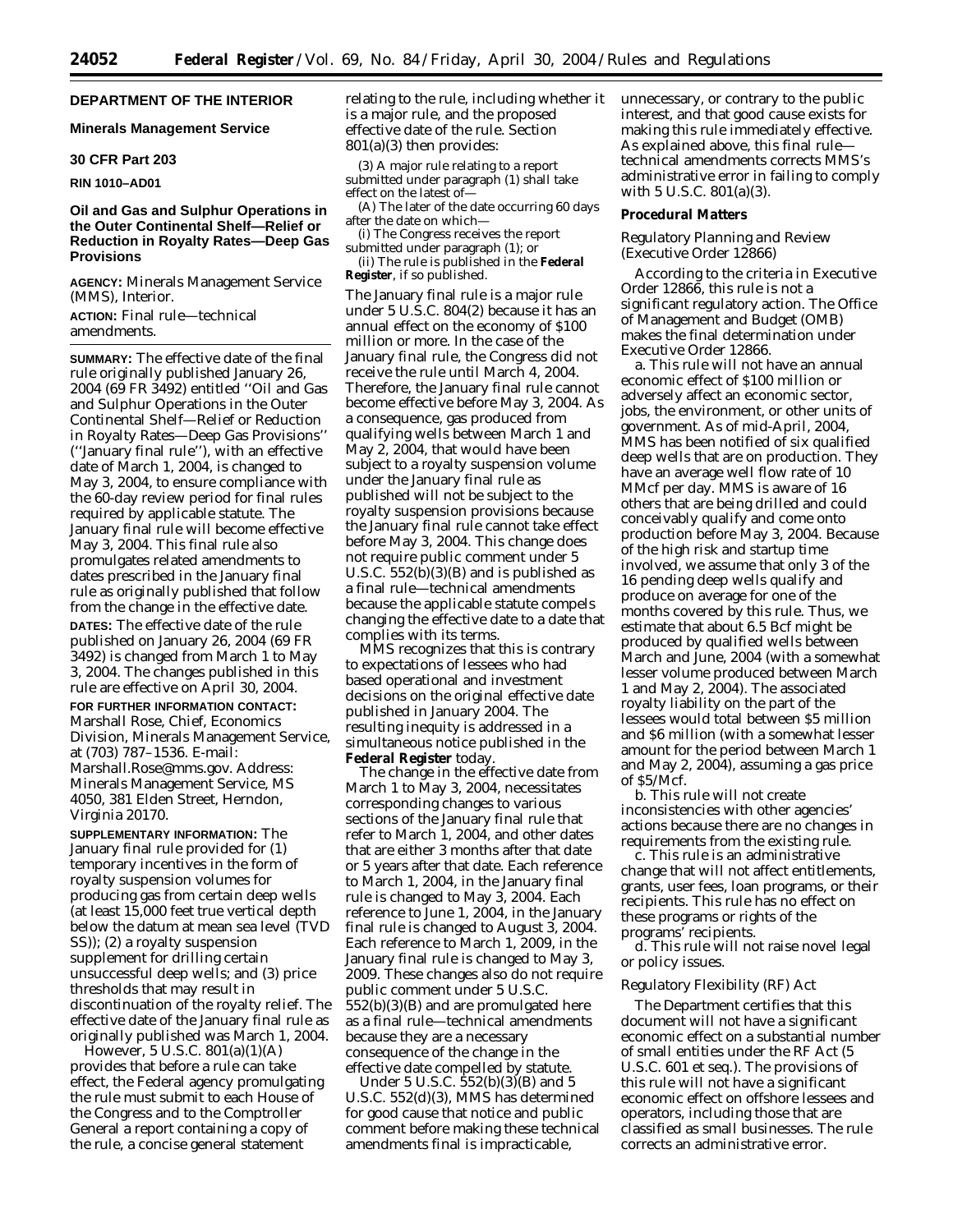Your comments are important. The Small Business and Agriculture Regulatory Enforcement Ombudsman and 10 Regional Fairness Boards were established to receive comments from small businesses about Federal agency enforcement actions. The Ombudsman will annually evaluate the enforcement activities and rate each agency's responsiveness to small business. If you wish to comment on the enforcement actions of MMS, call toll-free (888) 734– 3247. You may comment to the Small Business Administration without fear of retaliation. Disciplinary action for retaliation by an MMS employee may include suspension or termination from employment with the Department of the Interior.

## *Small Business Regulatory Enforcement Fairness Act (SBREFA)*

This rule is not a major rule under 5 U.S.C. 804(2), the SBREFA. This rule:

a. Does not have an annual effect on the economy of \$100 million or more.

b. Will not cause a major increase in costs or prices for consumers, individual industries, Federal, State, or local government agencies, or geographic regions.

c. Does not have significant adverse effects on competition, employment, investment, innovation, or the ability of United States-based enterprises to compete with foreign-based enterprises. Leasing on the United States OCS is limited to residents of the United States or companies incorporated in the United States. This rule does not change that requirement, so it does not change the ability of United States firms to compete in any way.

## *Paperwork Reduction Act (PRA)*

The revisions do not contain any information collection requirements subject to the PRA. We will not submit a form OMB 83–I to OMB for review and approval under section 3507(d) of the PRA.

#### *Federalism (Executive Order 13132)*

According to Executive Order 13132, this rule does not have Federalism implications. This rule does not substantially and directly affect the relationship between the Federal and State Governments. This rule does not impose costs on States or localities. States and local governments play no part in the administration of the deep gas royalty relief program.

## *Takings Implications Assessment (Executive Order 12630)*

According to Executive Order 12630, the rule does not have significant takings implications. A Takings

Implication Assessment is not required because the rule would not take away or restrict a bidders right to acquire OCS leases.

## *Energy Supply, Distribution, or Use (Executive Order 13211)*

This rule is not a significant rule and is not subject to review by OMB under Executive Order 12866. This clarification rule does not have a significant effect on energy supply, distribution, or use.

## *Unfunded Mandates Reform Act (UMRA)*

This rule does not impose an unfunded mandate on State, local, or tribal governments or the private sector of more than \$100 million per year. The rule does not have a significant or unique effect on State, local, or tribal governments. A statement containing additional UMRA (2 U.S.C. 1531 *et seq.*) information is not required.

## *Civil Justice Reform (Executive Order 12988)*

According to Executive Order 12988, the Office of the Solicitor has determined that this rule does not unduly burden the judicial system and meets the requirements of sections 3(a) and 3(b)(2) of the Order.

## *National Environmental Policy Act (NEPA) of 1969*

This rule does not constitute a major Federal action significantly affecting the quality of the human environment. A detailed statement under the NEPA is not required.

## *Government-to-Government Relationship With Tribes*

According to the President's memorandum of April 29, 1994, ''Government-to-Government Relations with Native American Tribal Governments'' (59 FR 22951) and 512 DM 2, MMS has determined that there are no effects from this action on Federally recognized Indian tribes.

## **List of Subjects for 30 CFR Part 203**

Continental shelf, Government contracts, Mineral Royalties, Oil and gas exploration, Public lands-mineral resources, Reporting requirements, Royalty suspension.

Dated: April 26, 2004.

#### **Patricia E. Morrison,**

*Acting Assistant Secretary—Land and Minerals Management.*

■ For the reasons explained in the preamble, MMS amends 30 CFR part 203 as follows:

## **PART 203—RELIEF OR REDUCTION IN ROYALTY RATES**

■ 1. The authority citation for Part 203 continues to read as follows:

**Authority:** 25 U.S.C. 396 *et seq.*; 25 U.S.C. 396a *et seq.*; 25 U.S.C. 2101 *et seq.*; 30 U.S.C. *et seq.*; 30 U.S.C. 351 *et seq.*; 30 U.S.C. *et seq.*; 30 U.S.C. 1701 *et seq.*; 31 U.S.C. *et seq.*; 43 U.S.C. 1301 *et seq.*; 43 U.S.C. *et seq.*; and 43 U.S.C. 1801 *et seq.*

■ 2. In § 203.0, the introductory text and paragraph (1) of the definition of ''certified unsuccessful well'' and the definition of ''qualified well'' are revised to read as follows:

## **§ 203.0 What definitions apply to this part?** \* \* \* \* \*

*Certified unsuccessful well* means an original well, or a sidetrack with a sidetrack measured depth of at least 10,000 feet, on your lease that:

(1) You begin drilling on or after March 26, 2003, and before May 3, 2009, and before your lease produces gas or oil from a deep well with a perforated interval the top of which is at least 18,000 feet true vertical depth below the datum at mean sea level (TVD SS);

\* \* \* \* \* *Qualified well* means a deep well: (1) For which drilling begins on or after March 26, 2003;

(2) That produces natural gas (other than test production), including gas associated with oil production, before May 3, 2009; and

(3) For which you have met the requirements prescribed in § 203.43.

\* \* \* \* \* ■ 3. In § 203.41, the first two sentences of paragraphs (b) and the first two sentences of paragraph (d) are revised to read as follows:

## **§ 203.41 If I have a qualified well, what royalty relief will my lease earn?** \* \* \* \* \*

(b) We will suspend royalties on gas volumes produced on or after May 3, 2004, reported on the Oil and Gas Operations Report, Part A (OGOR–A) for your lease under § 216.53, as and to the extent prescribed in § 203.42. All gas production from qualified wells reported on the OGOR–A, including production that is not subject to royalty (except for production to which a royalty suspension supplement under §§ 203.44 and 203.45 applies), counts toward the lease royalty suspension volume.

\* \* \* \* \* (d) We will suspend royalties on gas volumes produced on or after May 3, 2004, reported on the Oil and Gas Operations Report, Part A (OGOR–A) for your lease under § 216.53, as and to the